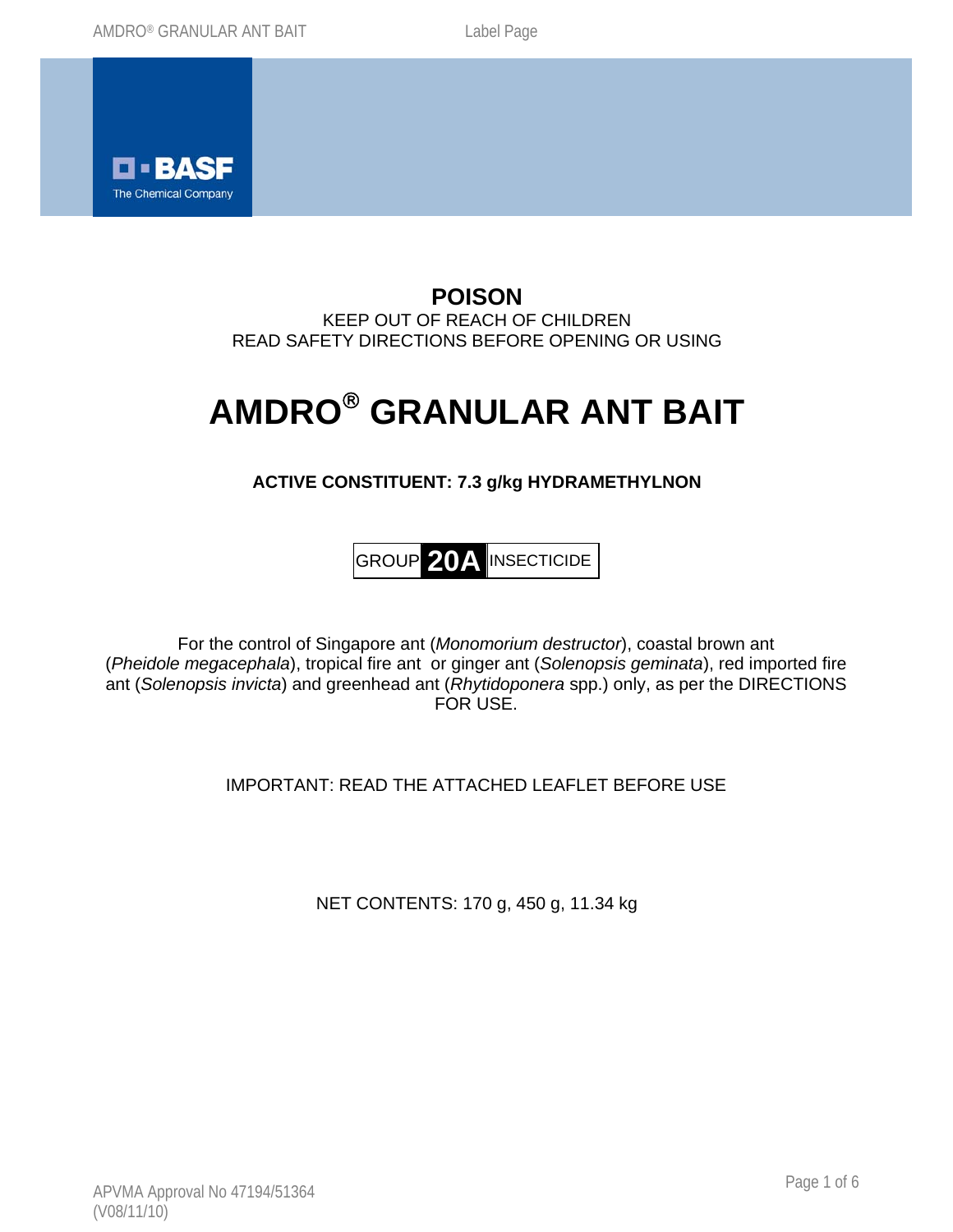

## **STORAGE AND DISPOSAL**

Store in a cool, dark, dry, secure place away from children, animals, food and fodder, and keep container tightly closed after use. AMDRO is an oil bait and prolonged exposure to air will turn the oil rancid and may reduce attractiveness. For best results, use within 3 months of opening although correctly stored product should provide control beyond this time. Replace the product after the three month period if target ants ignore AMDRO granules or take them infrequently to their nests. Wastes resulting from the use of this product may be disposed of on-site by uniform spreading. If quantity is large, collect and dispose of at an approved waste disposal facility.

Break, crush, or puncture and deliver empty packaging to an approved waste management facility. If an approved waste management facility is not available bury the empty packaging 500mm below the surface in a disposal pit specifically marked and set up for this purpose clear of waterways, desirable vegetation and tree roots, in compliance with relevant Local, State or Territory government regulations. DO NOT burn empty containers or product.

#### **SAFETY DIRECTIONS**

If dispensing by hand, wear rubber gloves.

#### **FIRST AID**

If poisoning occurs, contact a doctor or Poisons Information Centre. Phone Australia 131126. Should not be used in areas accessible to children.

#### **MATERIAL SAFETY DATA SHEET**

Additional information is listed in the Material Safety Data Sheet.

#### **CONDITIONS OF SALE**

All conditions and warranties rights and remedies implied by law or arising in contract or tort whether due to the negligence of BASF Australia Ltd or otherwise are hereby expressly excluded so far as the same may legally be done provided however that any rights of the Buyer pursuant to non- excludable conditions or warranties of the Trade Practices Act 1974 or any relevant legislation of any State are expressly preserved but the liability of BASF Australia Ltd or any intermediate Seller pursuant thereto shall be limited if so permitted by the said legislation to the replacement of the goods sold or the supply of equivalent goods and all liability for indirect or consequential loss or damage of whatsoever nature is expressly excluded. This product must be used or applied strictly in accordance with the instructions appearing hereon. This product is solely sold for use in Australia and must not be exported without the prior written consent of BASF Australia Ltd.

BASF Australia Ltd ABN 62 008 437 867 Level 12, 28 Freshwater Place, Southbank VIC 3006 **Website:** www.termidor.com.au **Customer Service Hotline:** 1800 006 393

THIS PRODUCT IS NOT CONSIDERED TO BE A DANGEROUS GOOD UNDER THE AUSTRALIAN CODE FOR THE TRANSPORT OF DANGEROUS GOODS BY ROAD AND RAIL.

FOR SPECIALIST ADVICE IN AN EMERGENCY ONLY PHONE 1800 803 440 TOLL FREE-ALL HOURS-AUSTRALIA WIDE. OUTSIDE AUSTRALIA +61 3 88556666

Product No.: 590040085 Batch No: Date of Manufacture: APVMA Approval No: 47194/51364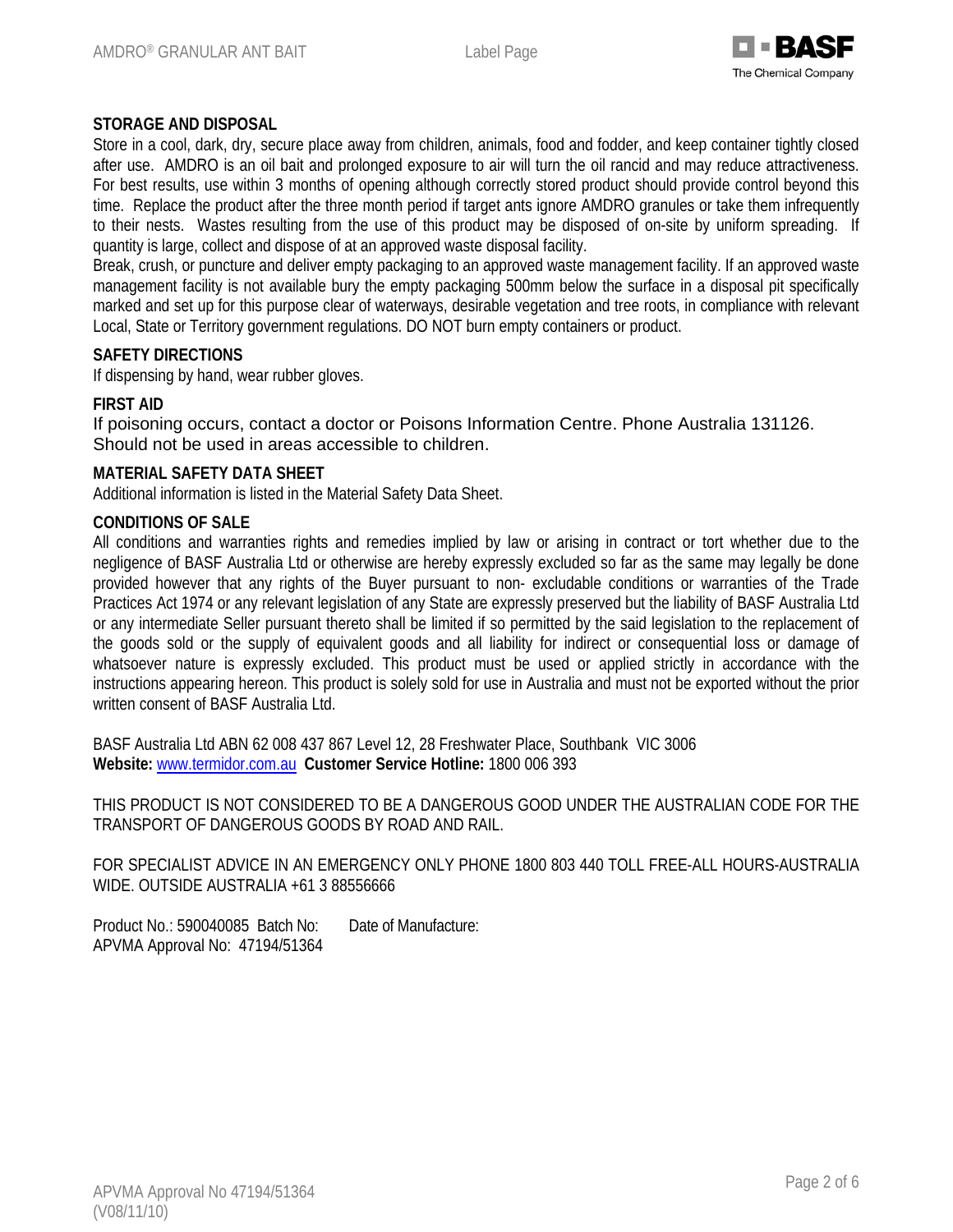

**POISON**  KEEP OUT OF REACH OF CHILDREN READ SAFETY DIRECTIONS BEFORE OPENING OR USING

# **AMDRO**® **GRANULAR ANT BAIT**

## **ACTIVE CONSTITUENT: 7.3 g/kg HYDRAMETHYLNON**



For the control of Singapore ant (*Monomorium destructor*), coastal brown ant (*Pheidole megacephala*), tropical fire ant or ginger ant (*Solenopsis geminata*), red imported fire ant (*Solenopsis invicta*) and greenhead ant (*Rhytidoponera* spp.) only, as per the DIRECTIONS FOR USE.

## IMPORTANT: READ THIS LEAFLET BEFORE USE

BASF Australia Ltd ABN 62 008 437 867 Level 12, 28 Freshwater Place, Southbank VIC 3006 **Website:** www.termidor.com.au **Customer Service Hotline:** 1800 006 393

APVMA Approval No.: 47194/51364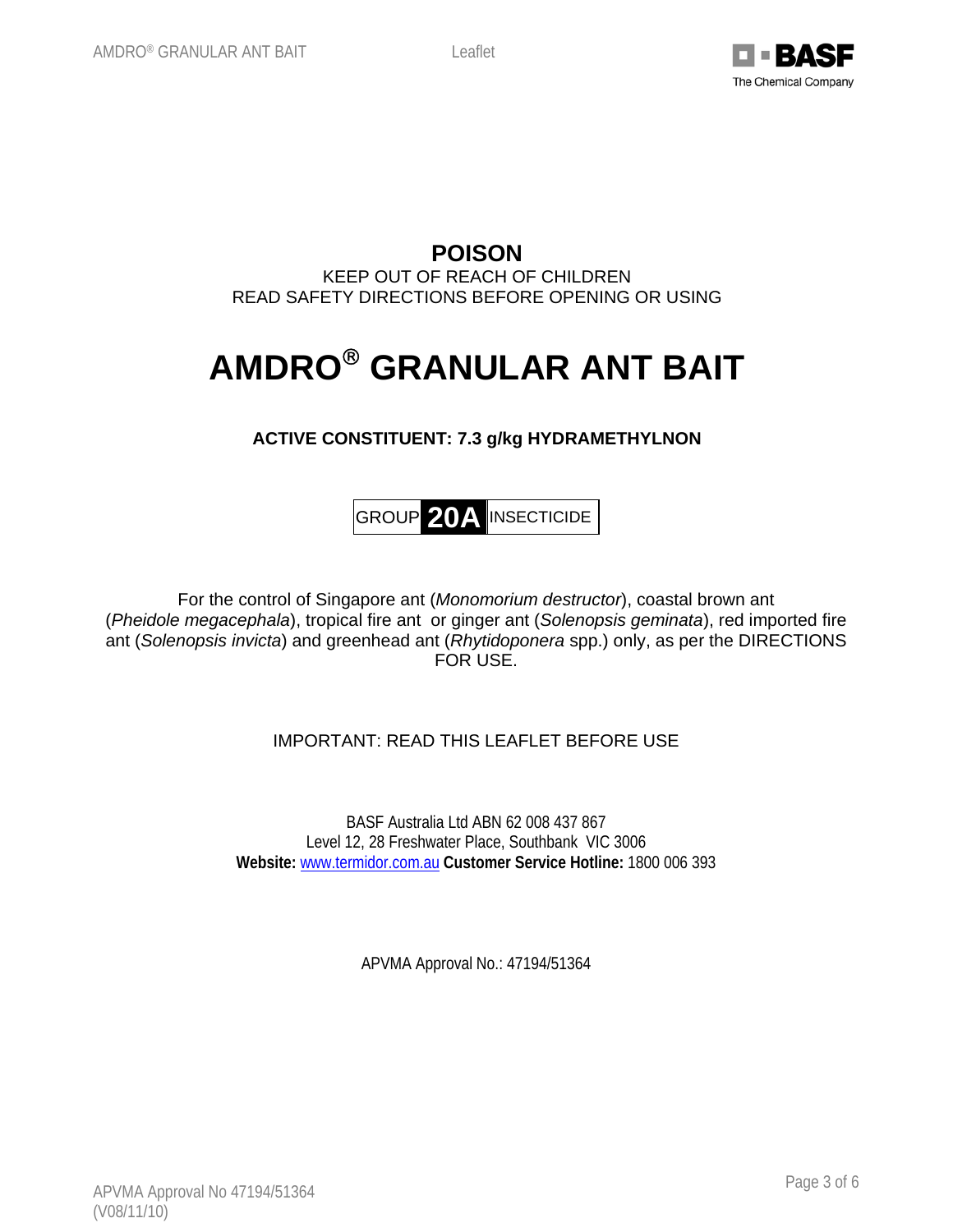

#### **DIRECTIONS FOR USE**

### **RESTRAINTS:**

Do NOT irrigate treated areas within 24 hrs of application.

Do NOT apply if rain is likely within 24 hours of application.

Do NOT use in conjunction with other ant remedies.

Do NOT apply in high conservation areas such as national/state parks and nature reserves except with the permission of appropriate authorities.

| <b>SITUATION</b>                                                                                                                                                                           | <b>PEST</b>                                                                                                                                                                                                                                      | <b>RATE</b>                                | <b>CRITICAL COMMENTS</b>                                                                                                                                                                                                                                                                                                                                                                                                                                                                                                                                                                                                                                                                                                  |
|--------------------------------------------------------------------------------------------------------------------------------------------------------------------------------------------|--------------------------------------------------------------------------------------------------------------------------------------------------------------------------------------------------------------------------------------------------|--------------------------------------------|---------------------------------------------------------------------------------------------------------------------------------------------------------------------------------------------------------------------------------------------------------------------------------------------------------------------------------------------------------------------------------------------------------------------------------------------------------------------------------------------------------------------------------------------------------------------------------------------------------------------------------------------------------------------------------------------------------------------------|
| Gardens<br>Golf<br>courses<br>Industrial areas<br>Lawns<br>Parks<br>Turf<br><b>Sports</b><br>grounds<br>other<br>$non-$<br>and<br>land<br>and<br>crop<br>non-food bearing<br>nursery stock | Singapore ant<br>(Monomorium destructor)<br>Coastal brown ant<br>(Pheidole megacephala)<br>Tropical fire ant or ginger<br>ant<br>(Solenopsis geminata)<br>Greenhead ant<br>(Rhytidoponera spp.)<br>Red imported fire ant<br>(Solenopsis invicta) | $2.5$ kg/ha<br>or<br>5 q/20 m <sup>2</sup> | Broadcast method (all ant types):<br>Evenly distribute granules over infested area using a<br>hand held rotary granule spreader or equivalent applicator<br>or gloved hand.<br>Individual mound treatments (Red imported fire ant):<br>This treatment method should be used when fast control<br>is required, desirable ant species are present throughout<br>the treatment area and there are less than 50 fire ant<br>nests or colonies per hectare. Sprinkle<br>50<br>- a<br>(approximately 5 tablespoons) of product immediately<br>around each mound.<br>Apply in late afternoon when ants are active.<br>Re-treat when ant activity becomes troublesome again.<br>See GENERAL INSTRUCTIONS for description of ants. |

## **NOT TO BE USED FOR ANY PURPOSE, OR IN ANY MANNER, CONTRARY TO THIS LABEL UNLESS AUTHORISED UNDER APPROPRIATE LEGISLATION.**

#### **GENERAL INSTRUCTIONS**

AMDRO Granular Ant Bait is a slow-acting poison which is especially effective against the queen ant. Worker ants will find the bait granules, carry them back to the nest and pass them along to the queen and other nest-mates. Typically, in 1-4 weeks, the queen and a number of ants are killed and a visible reduction in activity results.

AMDRO incorporates a bait that is attractive to specific ants only. Correct ant identification will help to ensure best results from AMDRO. The following brief descriptions of target ants will assist identification:

Singapore ant: A pest in tropical and subtropical areas. Workers vary from 1.8-3.0mm long. Light brown in colour except for dark brown abdomen. Ants move slowly in single file. Can bite and sting. No smell when crushed.

Coastal brown ant: In most coastal areas. Most workers 2.0-2.5mm long. Some are 3.5-4.5mm long with greatly enlarged heads. Whole body shiny dark brown in colour. Excavate sand along paved areas and in lawns. Can bite and sting. No smell when crushed.

Tropical fire ant or ginger ant: Workers vary from 2.4-6.0mm long, all with large heads. Light yellow brown to dark brown black in colour. Can bite and sting. No smell when crushed.

Red imported fire ant: Small (workers mostly 3-6 mm long) and gold to red-brown in colour, highly aggressive and stings result in painful, itchy and persistent pustules, and sometimes in severe allergic reactions.

Greenhead ant: Approximately 6 mm in length. Irridescent dark green head, with black thorax, abdomen and legs. Inflicts a painful sting.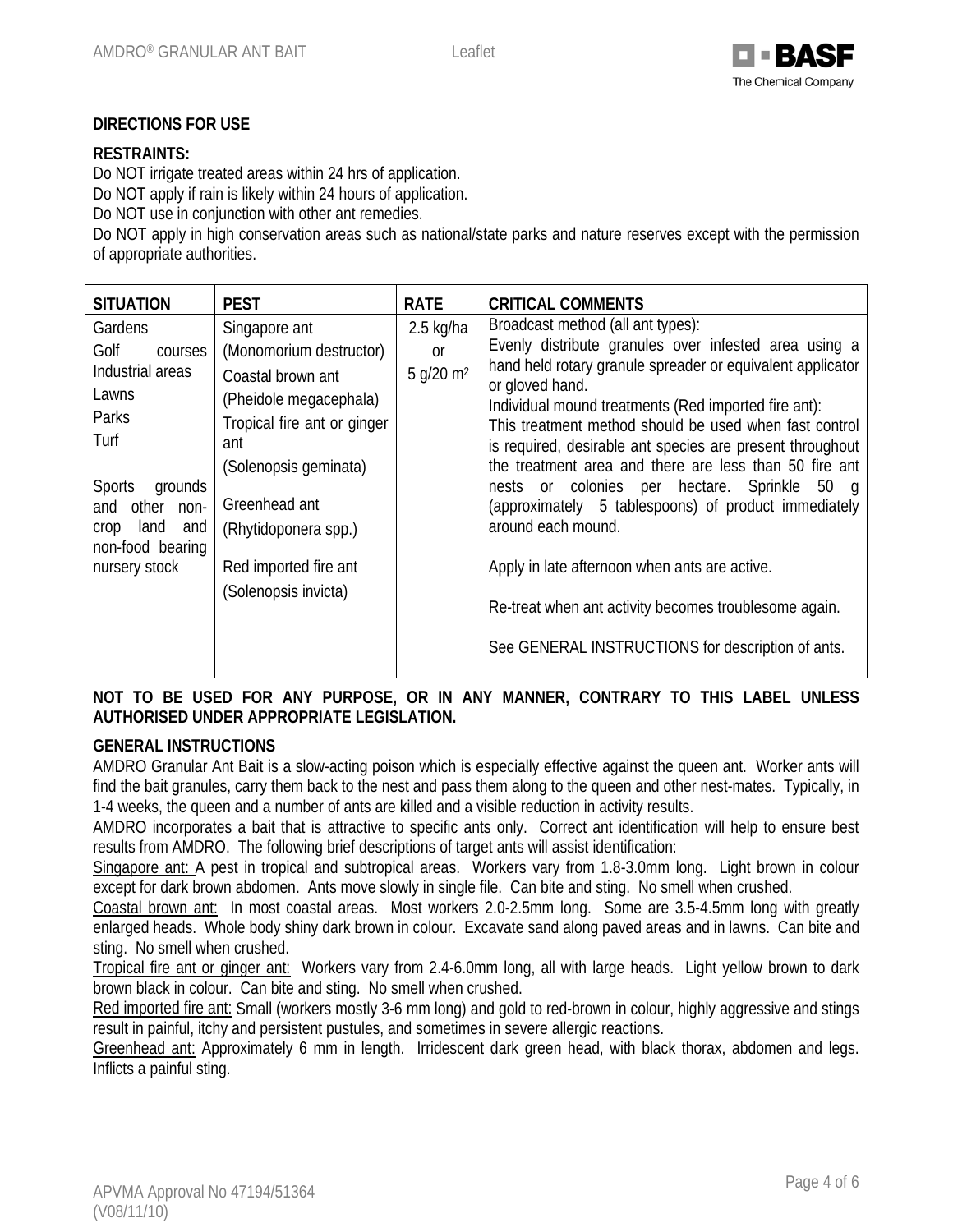

## **INSECTICIDE RESISTANCE WARNING**

## **GROUP 20A INSECTICIDE**

For Insecticide resistance management AMDRO Granular Ant Bait is a Group 20A Insecticide. Some naturally occurring insect biotypes resistant to AMDRO and other Group 20A Insecticides may exist through normal genetic variability in any insect population. The resistant individuals can eventually dominate the insect population if AMDRO or Group 20A Insecticides are used repeatedly. The effectiveness of AMDRO on resistant individuals could be significantly reduced. Since occurrence of resistant individuals is difficult to detect prior to use, BASF Australia Ltd. accepts no liability for any losses that may result from the failure of AMDRO to control resistant individuals. AMDRO may be subject to specific resistance management strategies. For further information contact your local supplier, BASF Australia Ltd. representative or local agriculture department.

#### **APPLICATION**

#### **Broadcast method (all ant types)**

Apply granules using a hand held rotary granule spreader or equivalent spinning disk type applicator which ensures uniform distribution. For small areas, granules may be uniformly sprinkled by hand using elbow-length rubber gloves.

#### **Individual mound treatments (Red imported fire ant)**

For fast control when there are less than 50 fire ant nests or colonies per hectare, sprinkle 50 g (approximately 5 tablespoons) of product immediately around each mound.

#### **Individual mound treatments (other ant types)**

Singapore ants, coastal brown ants, tropical fire ants or ginger ants (Solenopsis geminata) and greenhead ants may not have easily identifiable colonies. Where nest entrances or foraging trails are easily identified, a more concentrated sprinkling of granules in these areas will lead to faster control. If individual mounds are treated, do not exceed 2.5 kg/ha. Where ants are active throughout a given area or it is likely that nest entrances may be hidden and therefore missed in individual mound treatments, then the Broadcast method of treatment is recommended. Do NOT use in conjunction with aerosol sprays or any other ant remedy that will kill or repel foraging ants in the areas to be treated.

#### **EQUIPMENT CLEAN-UP**

Thoroughly empty equipment of all granules before use with other pesticides. DO NOT contaminate water bodies when disposing of equipment washwaters.

#### **COMPATIBILITY**

DO NOT apply in a mixture with any other product eg. granular fertilisers, as this can cause uneven distribution and variable ant control.

#### **PROTECTION OF LIVESTOCK**

This product may be attractive to animals. If product is spilt, collect or spread granules to discourage eating.

#### **PROTECTION OF WILDLIFE, FISH, CRUSTACEANS AND ENVIRONMENT**

This product is highly toxic to fish and aquatic invertebrates. DO NOT apply directly to water. DO NOT contaminate ponds, waterways or drains with the product or used containers. This product may only be applied within the areas specified on the label. DO NOT apply in high conservation areas such as national/state parks and nature reserves except with the permission of appropriate authorities.

#### **STORAGE AND DISPOSAL**

Store in a cool, dark, dry, secure place away from children, animals, food and fodder, and keep container tightly closed after use. AMDRO is an oil bait and prolonged exposure to air will turn the oil rancid and may reduce attractiveness. For best results, use within 3 months of opening although correctly stored product should provide control beyond this time. Replace the product after the three month period if target ants ignore AMDRO granules or take them infrequently to their nests. Wastes resulting from the use of this product may be disposed of on-site by uniform spreading. If quantity is large, collect and dispose of at an approved waste disposal facility.

Break, crush, or puncture and deliver empty packaging to an approved waste management facility. If an approved waste management facility is not available bury the empty packaging 500mm below the surface in a disposal pit specifically marked and set up for this purpose clear of waterways, desirable vegetation and tree roots, in compliance with relevant Local, State or Territory government regulations. DO NOT burn empty containers or product.